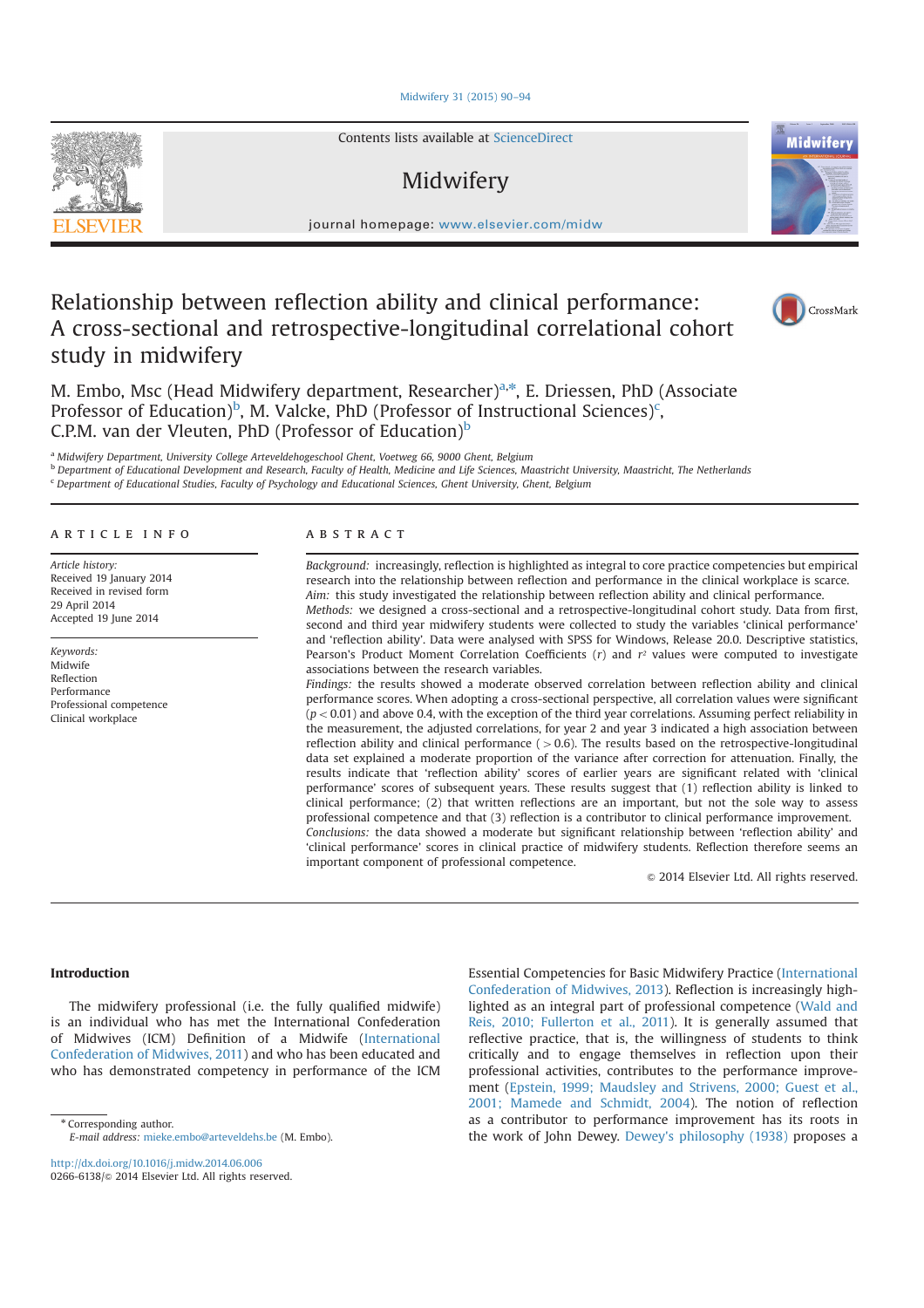theory that puts personal experiences at the centre of education. Sound educational experiences guarantee continuity and interaction between the learner and what is learned. The challenge for experience-based education is to provide learners with quality experiences that result in growth. A key element of experiencebased learning is that learners are invited to analyse their experiences by reflecting, evaluating and reconstructing them. Building on earlier experiences, this analysis helps drawing meaning from new experiences. These explicit deliberations upon experiences may lead to further action (Kolb, 1984; Boud et al., 2000). Interest in the theme of reflection with the goal of improving clinical performance has seen an exponential growth. However, hardly any empirical research has been conducted into the relationship between reflection and performance (Wald and Reis, 2010; Mann, 2011; Lew and Schmidt, 2011).

The relationship between reflection and performance is part of the definition of professional competence: 'the habitual and judicious use of communication, knowledge, technical skills, clinical reasoning, emotions, values, and reflection in daily practice for the benefit of the individual and the community being served' (Epstein and Hundert, 2002). Within this definition, reflection is identified as a core skill for professional development (Friedman Ben David et al., 2001; Wald and Reis, 2010). Reflection is intended to deepen understanding and to explore the broader context of experience (Sandars, 2009; Mann, 2011). Although a recent study by Lew and Schmidt (2011) found that the self-reflection resulted in limited improvement in academic performance, there is evidence that reflection can help learners in understanding and assimilating new concepts, contextualising learning and enabling performance improvement (Moon, 1999; Boud and Walker, 2002; Grant et al., 2006; Mann et al., 2009; Mann, 2011; Azer et al., 2013).

As reflection does not develop automatically, health care educators look for educational strategies promoting the development of the reflective capacity as early as possible in the training process. In this context, reflective writing has been described as an effective mechanism promoting self-reflection within medical education (Charon, 2006; Moulton et al., 2007; Wald and Reis, 2010). However, research about reflective writing in medical education has remained largely anecdotal or was based on student self-reporting (Wald et al., 2012). A review concluded that reflection research is still at an early stage and that exploratory research approaches are appropriate to develop deeper understanding of reflective learning and how this is related to performance improvement (Mann et al., 2009).

The purpose of the present study was to investigate the relationship between reflection ability and clinical performance. The research question, then, was: Is there a relationship between reflection ability and clinical performance? We used clinical performance scores as the best proxy of professional competence. This is in line with While (1994) who makes an important distinction between the concepts of 'competence' and 'performance' in midwifery and nursing. She concluded that as competence is concerned with perceived skills, it cannot be directly measured, whereas performance as actual situated behaviour is open to measurement and reflects what midwives and nurses actually do in clinical practice (Fleming et al., 2011). We analysed clinical performance data both cross-sectionally and longitudinally to study the relationship with reflective ability.

### Method

#### Context

The Midwifery department of the University College Arteveldehogeschool Ghent (Belgium) offers a three-year undergraduate competency-based programme (corresponding 180 credit points). According to the European Directives, clinical placement is an essential phase of the midwifery programme during which students develop their competencies in authentic clinical environments. Students attend clinical placements in each of the three years of the programme (corresponding 70 credits) and in different settings (Table 1). Clinical placement is based on an integrated reflective learning and assessment strategy (Embo et al., 2010). In order to promote reflective learning, students are instructed to reflect on their competency development at the end of each clinical placement. These written reflection assignments are scored from 1 to 20 by a clinical teacher according to preset assessment criteria. Clinical teachers are practitioners that observe learners in the workplace setting and take a responsibility in their assessment. The criteria assess the effectiveness of the reflection cycle on clinical performances and on competency development. An important criterion is whether the students' reflections are authentic. Therefore, the clinical teacher and the clinical supervisors who observed the student assess these reflections. These scores are used in this study as the 'reflection ability' data set. Assessment of clinical performances is based on a competency-based rating scale. Each competency consists of a set of context-specific assessment criteria. In the rating scale, different levels in competency mastery are expected for year 1, year 2 and year 3. The clinical supervisor and the clinical teacher for each clinical placement assess the student's performance with the help of the rating scale. The school assessment committee aggregates pass/fail judgments on individual competency level into a final judgment on midwifery competence (score from 1 to 20). These scores are used in this study as the 'clinical performance' data set. The school assessment committee consists of all clinical teachers involved in the programme. Learners are informed about the score assigned by the school assessment committee and there is an opportunity to ask for feedback from clinical teachers. In this way, they can be seen as learning aids, providing feedback and guidance for further workplace learning.

# Data collection

Data from first, second and third year students were collected to study the variables 'clinical performance' and 'reflection ability'. We designed a cross-sectional and a retrospective-longitudinal cohort study to answer the research question. This combined design was important due to the high dropout rate in the first year. In Belgium, with the exception of medicine and dentistry, no entry requirements are set other than the diploma of secondary education to start most higher education programmes. Consequently between 25% and 45% of starting students leave during the first year of the programme. In the cross-sectional design, all the students who did a clinical placement in the first year, were included, even those who later left the programme. This is different from the retrospective longitudinal design in which only data are included of graduates that completed the three consecutive years.

Thus, data were collected in two ways: (1) the cross-sectional data were collected in September 2013 from all first ( $n=69$ ), second ( $n=50$ ) and third ( $n=50$ ) year students who completed their clinical placements in the academic year 2012–2013; (2) the retrospective longitudinal data were collected from a sample of 95 students who graduated in September 2012  $(n=43)$  and September 2013 ( $n=52$ ) and incorporated also the data of their involvement in the study programme in the earlier two years (starting in September 2009).

### Data analysis

Data were analysed with SPSS for Windows, Release 20.0. Descriptive statistics, Pearson's Product Moment Correlation Coefficients (r)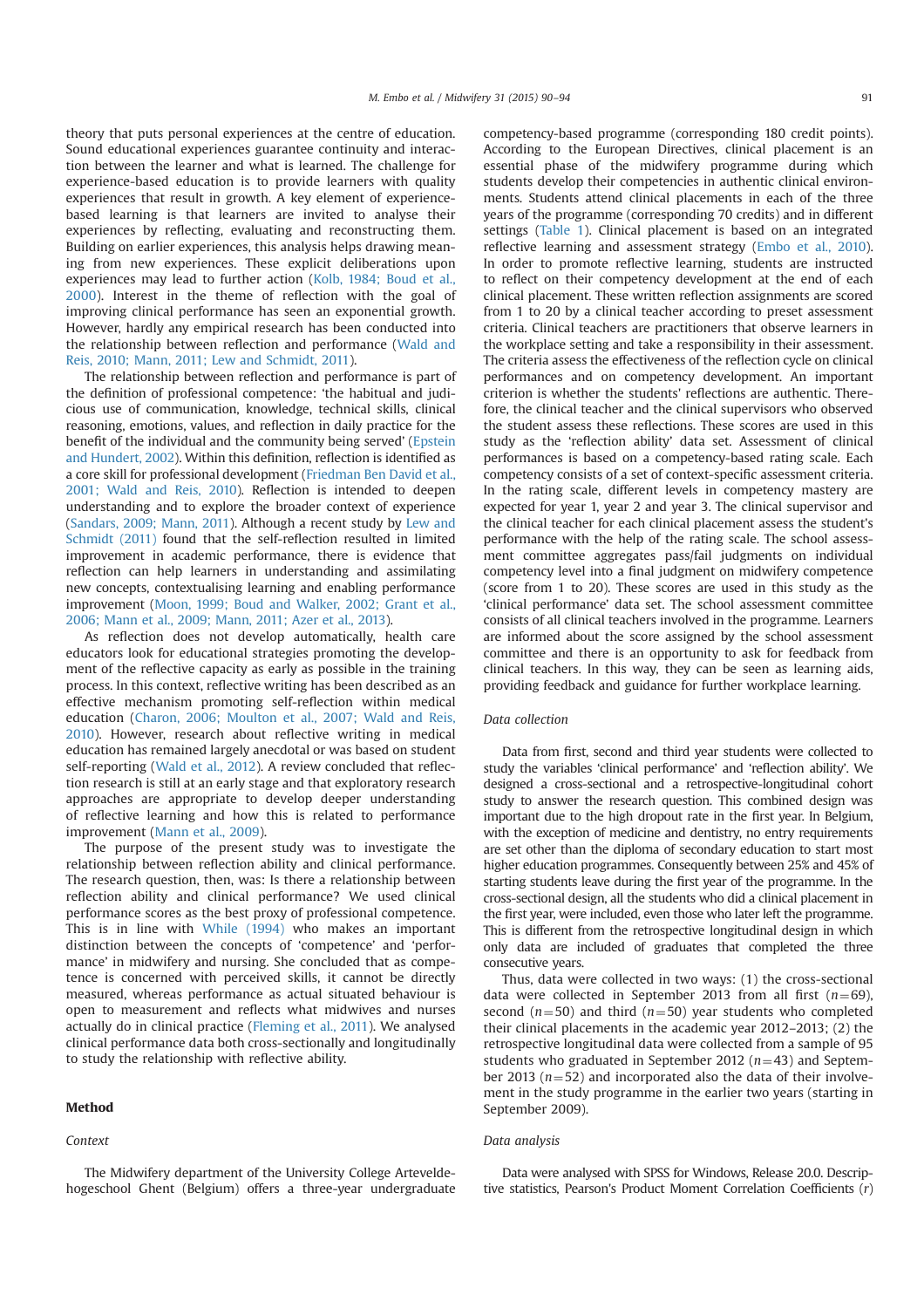| Undergraduate<br>year | Clinical<br>placements<br>$( = setting)$ | <b>European Credit</b><br><b>Transfer System</b><br>$(ECTS = credits)*$ | Weeks    | Effective<br>working<br>hours on the<br>ward |
|-----------------------|------------------------------------------|-------------------------------------------------------------------------|----------|----------------------------------------------|
| 1                     | Maternity ward                           | 10                                                                      | 6        | 226                                          |
| $\overline{2}$        | Maternity ward                           | 5                                                                       | 3        | 113                                          |
|                       | Delivery ward                            | 10                                                                      | 6        | 226                                          |
|                       | Gynaecology ward                         | 5                                                                       | 3        | 113                                          |
|                       | Neonatal low care                        | 5                                                                       | 3        | 113                                          |
| 3                     | Maternity ward                           | 5                                                                       | 3        | 113                                          |
|                       | Delivery ward                            | 15                                                                      | 9        | 339                                          |
|                       | Perinatal care in<br>the first echelon   | 5                                                                       | 3        | 113                                          |
|                       | Neonatal high care                       | 5                                                                       | 3        | 113                                          |
|                       | Minor: choice                            | 5                                                                       | 3        | 113                                          |
| <b>TOTAL</b>          |                                          | 70 ECTS                                                                 | 42 weeks | 1582 hours                                   |

The undergraduate midwifery bachelor programme consists of 180 ECTS (= 60 ECTS for each undergraduate year)\*

and  $r<sup>2</sup>$  values were computed to investigate associations between the research variables: 'clinical performance' scores and 'reflection ability' scores. A significance level of  $p < 0.05$  was used, and r values of 0–0.2 were generally considered weak, 0.3–0.6 moderate, and 0.7–1 strong (Brace et al., 2012). Reliability coefficients were estimated (Cronbach's alpha) based on the repeated assessment across clinical placements. On the basis of the observed correlations and reliabilities, true correlations were estimated by correcting for attenuation (Norman et al., 1996).

# Ethical considerations

The Ethical Review Board from the Dutch Association of Medical Education approved this study (NERB dossier number 272).

## Findings

This section starts with an overview of the descriptive results. Table 2 represents summary statistics for 'clinical performance' and 'reflection ability' scores for both the cross-sectional and the retrospective-longitudinal data.

Table 3 outlines the correlation analysis scores  $(r)$  when studying the association between midwifery student 'clinical performance' and their 'reflection ability' scores. The value of  $r$  indicates the strength of the correlation. Next to the strength of the correlation also the significance value should be considered (Brace et al., 2012). Looking at the observed correlation scores, we find positive correlations between 'clinical performance' and 'reflection ability' scores for all study years and in both data sets. All correlations are significant at the 0.01 level (one tailed), except the third year correlation in the crosssectional data set. The lower correlation score for third year students was not found in the retrospective-longitudinal data set. The observed correlation scores indicate that there is a moderate association between 'clinical performance' and 'reflection ability' scores. Correlation scores allow us to estimate the proportion of variation within our data that is explained by the relationship between both variables. The remaining variation might be due to extraneous variables, both situational and participant. The proportion of explained variation is given by  $r^2$ . Note that the proportion of variation explained does not have to be large to be important (Brace et al., 2012). From the crosssectional results, we can conclude that 31% (year 1), 32% (year 2) and 7% (year 3) of the variation in the performance data can be attributed to reflection or vice versa. From the retrospective data set, we conclude that 18% (year 1), 16% (year 2) and 20% (year 3) respectively

| חור<br>$\sim$<br>---- |  |
|-----------------------|--|
|                       |  |

Summary statistics for reflection ability and clinical performance scores.

|                                 | Students<br>(n) | Minimum<br>score | Maximum<br>score | Mean <sup>7</sup><br>score | <b>SD</b><br>score |  |  |  |
|---------------------------------|-----------------|------------------|------------------|----------------------------|--------------------|--|--|--|
| <b>Cross-sectional data</b>     |                 |                  |                  |                            |                    |  |  |  |
| Year 1 Reflection<br>ability    | 69              | 7                | 18               | 14.60                      | 2.08               |  |  |  |
| Year 1 Clinical<br>performance  | 69              | 7                | 17               | 12.69                      | 2.18               |  |  |  |
| Year 2 Reflection<br>ability    | 50              | 12               | 18               | 14.85                      | 1.36               |  |  |  |
| Year 2 Clinical<br>performance  | 50              | 8.50             | 15               | 12.55                      | 1.56               |  |  |  |
| Year 3 Reflection<br>ability    | 50              | 12.20            | 16.80            | 15.27                      | 1.06               |  |  |  |
| Year 3 Clinical<br>performance  | 50              | 10.80            | 16.60            | 14.18                      | 1.20               |  |  |  |
| Retrospective-longitudinal data |                 |                  |                  |                            |                    |  |  |  |
| Year 1 Reflection<br>ability    | 95              | 5                | 20               | 15.15                      | 2.40               |  |  |  |
| Year 1 Clinical<br>performance  | 95              | 5                | 17               | 12.94                      | 2.17               |  |  |  |
| Year 2 Reflection<br>ability    | 95              | 10               | 18               | 14.81                      | 1.58               |  |  |  |
| Year 2 Clinical<br>performance  | 95              | 10.50            | 16               | 13.16                      | 1.16               |  |  |  |
| Year 3 Reflection<br>ability    | 95              | 9.40             | 18               | 15.10                      | 1.40               |  |  |  |
| Year 3 Clinical<br>performance  | 95              | 9.60             | 16.80            | 13.96                      | 1.36               |  |  |  |

SD, standard deviation.

Scores ranged from 1 to 20.

\* The mean scores for second- and third-year students reflect the mean of four (year 2) to five (year 3) different clinical placements over the year.

of the proportion in the variance of performance can be linked to reflection. Looking at the values after correction for attenuation, we found high correlations for second and third year students in both perspectives. The proportion in the variance of 'clinical performance' that can be linked to 'reflection ability' shifted in the retrospectivelongitudinal data set from low to moderate values: 47% (year 2) and 56% (year 3).

Table 4 presents the correlations within the retrospectivelongitudinal data in order to correct the data for a halo-effect within study years. The table shows how 'reflection ability' scores of earlier years are still significant related with 'clinical performance' scores in subsequent years.

Table 1

Clinical placements.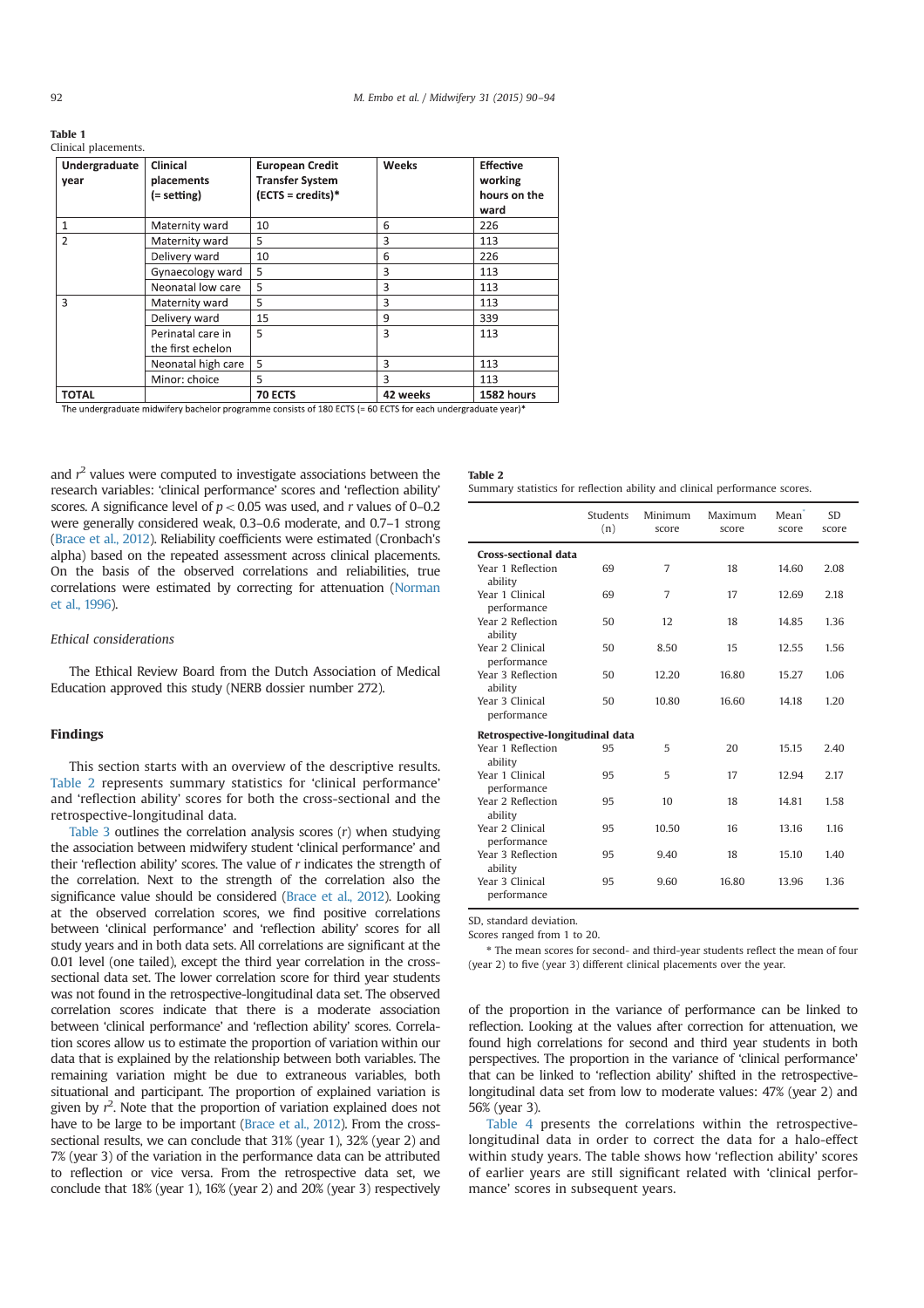#### Table 3

Correlations between reflection ability and clinical performance.

|                                                       | Students | Observed            |      | Reliability |             | True |      |
|-------------------------------------------------------|----------|---------------------|------|-------------|-------------|------|------|
|                                                       | (n)      |                     | n    | Reflection  | Performance |      |      |
| Cross-sectional perspective                           |          |                     |      |             |             |      |      |
| Reflection ability year 1-clinical performance year 1 | 69       | $0.56$ <sup>T</sup> | 0.31 |             |             |      |      |
| Reflection ability year 2–clinical performance year 2 | 50       | $0.55^{\dagger}$    | 0.30 | 0.13        | 0.60        | 1.00 | 1.00 |
| Reflection ability year 3-clinical performance year 3 | 50       | 0.30                | 0.09 | 0.15        | 0.61        | 1.00 | 1.00 |
| Retrospective-longitudinal perspective                |          |                     |      |             |             |      |      |
| Reflection ability year 1-clinical performance year 1 | 95       | $0.42^{\dagger}$    | 0.18 |             |             |      |      |
| Reflection ability year 2-clinical performance year 2 | 95       | $0.40^{\dagger}$    | 0.16 | 0.55        | 0.47        | 0.69 | 0.47 |
| Reflection ability year 3-clinical performance year 3 | 95       | $0.45$ <sup>1</sup> | 0.20 | 0.49        | 0.72        | 0.75 | 0.56 |

Observed values:  $r$ , Pearson's product-moment correlation coefficient;  $r^2$ , explained proportion in variance.

True values: r, de-attenuated correlation coefficient;  $r^2$ , explained proportion in variance after de-attenuation. Adjusted correlation is not possible for year 1 as students have only undertaken one clinical placement.

Reliability: Cronbach's alpha.

\* Correlation is significant at the 0.05 level (one-tailed).

† Correlation is significant at the 0.01 level (one-tailed).

## Table 4

Correlations between reflection ability scores and clinical performance scores in consecutive years.

|                                                       | Students | Observed   |      | Reliability |             | True |      |
|-------------------------------------------------------|----------|------------|------|-------------|-------------|------|------|
|                                                       | (n)      |            |      | Reflection  | Performance |      |      |
| Retrospective-longitudinal data                       |          |            |      |             |             |      |      |
| Reflection ability year 1–clinical performance year 1 | 95       | 0.42       | 0.17 |             |             |      |      |
| Reflection ability year 1-clinical performance year 2 | 95       | 0.27       | 0.07 |             |             |      |      |
| Reflection ability year 1–clinical performance year 3 | 95       | 0.27       | 0.07 |             |             |      |      |
| Reflection ability year 2–clinical performance year 2 | 95       | $0.40^{1}$ | 0.16 | 0.55        | 0.47        | 0.69 | 0.47 |
| Reflection ability year 2–clinical performance year 3 | 95       | 0.25       | 0.06 | 0.55        | 0.72        | 0.39 | 0.15 |
| Reflection ability year 3–clinical performance year 3 | 95       | 0.45       | 0.20 | 0.49        | 0.72        | 0.75 | 0.56 |

\* Correlation is significant at the 0.01 level (one-tailed).

#### Discussion

The goal of the present study was to assess the relationship between clinical performance and reflection ability in clinical practice. We explored the relationship in midwifery students in different study programme years. We used both a cross-sectional and a retrospective-longitudinal design to study the correlations between clinical performance and reflection ability data.

Our findings demonstrated a moderate observed correlation between reflection ability and clinical performance scores, indicating that specific levels of clinical performance are associated with reflection ability. When adopting a cross-sectional perspective, all correlation values were significant ( $p < 0.01$ ) and above 0.4, with the exception of the third year correlations. Assuming perfect reliability in the measurement, the adjusted correlations for year 2 and year 3 indicated a high association between reflection ability and clinical performance  $(>0.6)$ . The analysis results, based on the retrospective-longitudinal data set, explained a moderate proportion in variance after correction for attenuation. The differences in  $r^2$ -values were larger in the cross-sectional design but these values may be biased owing to the fact that the data also include information from students that failed. The findings from this study suggest that reflection ability is linked to clinical performance in the workplace. These moderate but significant correlation values confirm that reflection is an essential characteristic of professional competence (Epstein and Hundert, 2002; Wald and Reis, 2010). These findings are important because reflection and performance were measured in the clinical learning environment. They confirm results of existing correlation research between reflection ability and performance in other learning environments (Grant et al., 2006; Lew and Schmidt, 2011). The results also reiterate the importance of considering written reflections as an important way to assess professional competence. However, reflection is of course not the sole component of professional competence and reflection should be combined with other measures to assess other aspects of performance in the workplace (van der Vleuten et al., 2010; Takayesu et al., 2012).

Moreover the results of this study indicate that 'reflection ability' scores of earlier years are significant related to 'clinical performance' scores of subsequent years. This finding supports the evidence that reflection improves students' learning (Moon, 1999; Boud and Walker, 2002; Mamede and Schmidt, 2004; Grant et al., 2006; Mann et al., 2009; Lew and Schmidt, 2011; Mann, 2011; Azer et al., 2013). The results suggest that students' abilities to reflect on how and what they have learned during patient care has a measurable effect and leads to improvements in clinical performance. The results also underpin the recommendation in the literature to stimulate students' reflective ability from the early study years (Driessen et al., 2003).

The current study has several limitations. An important limitation is that the same individuals carried out the judgment on reflective ability and on clinical performance, so they are not completely independent of each other. This may have inflated the correlational analysis. We only studied the relationship between reflection ability and clinical performance in the context of one University College programme about midwifery. Given the marked variability in clinical health care education and clinical practice, the findings may not be transferrable to other programmes. A second limitation is the number of participants. According to Brace et al. (2012), to be acceptable for correlation analysis, one should normally have a sample of 100 participants.